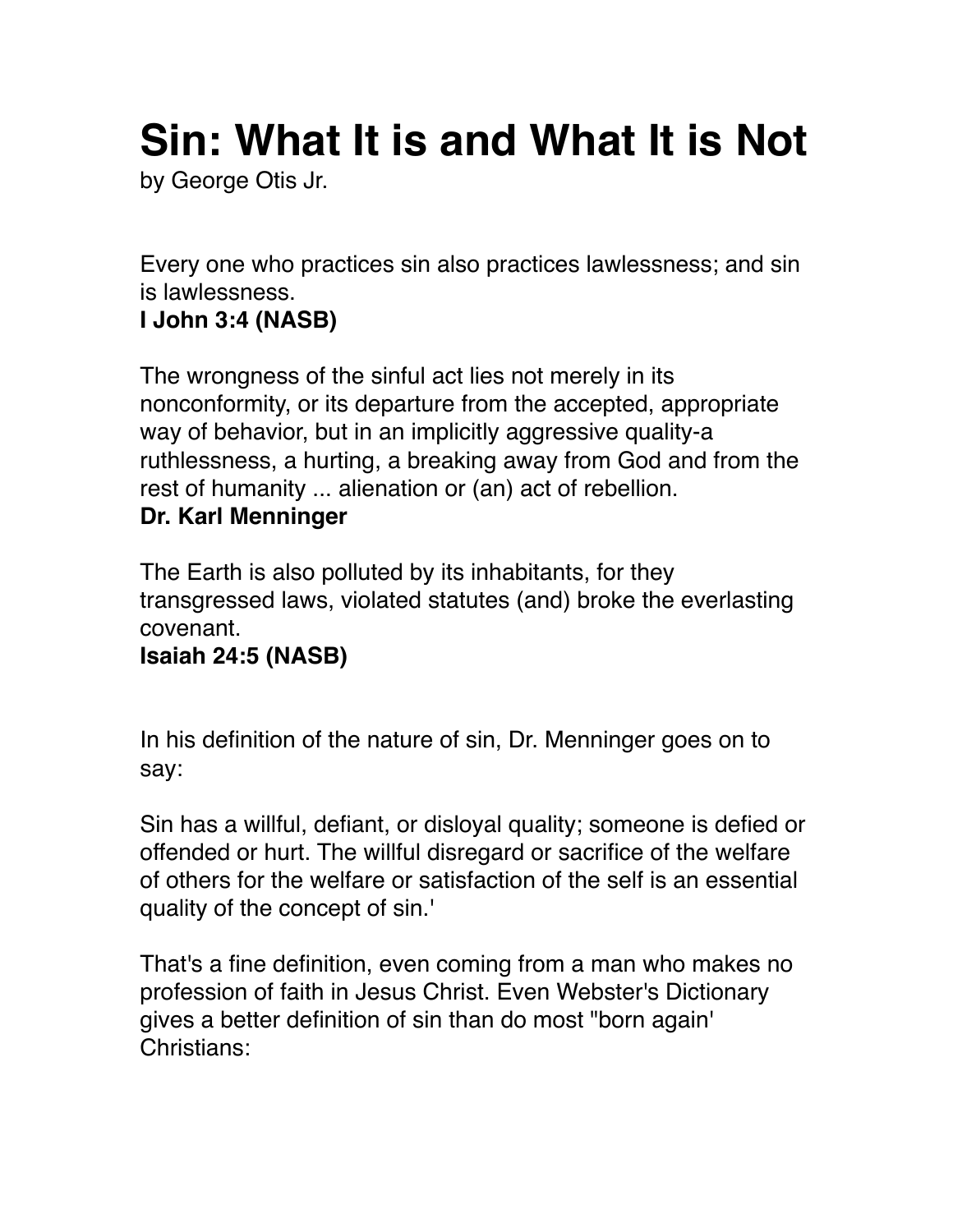Sin is transgression of the law of God; disobedience of the divine will, moral failure. Sin is failure to realize in conduct and character the moral ideal, at least as fully as possible under existing circumstances; failure to do as one ought toward one's fellow man.

We have witnessed the arrival of the day when the church has begun to place more emphasis on the results of sin than on sin itself. We have observed the shocking metamorphosis of sin as it discards its old cocoon of personal, moral responsibility to take on the form of a sickness.

#### **FALSE CONCEPTS OF SIN**

Famous attorney Clarence Darrow delivered the following address to the prisoners in the Cook County Jail:

There is no such thing as a crime as the word is generally understood. I do not believe there is any sort of distinction between the real moral conditions of the people in and out of jail. One is just as good as the other. The people here can no more help being here than the people outside can avoid being outside. I do not believe people are in jail because they deserve to be. They are in jail simply because they cannot avoid it on account of circumstances which are entirely beyond their control and for which they are in no way responsible ... There are a great many people here who have done some of these things (murder, theft, etc.) who really do not know themselves why they did them. It looked to you at the time as if you had a chance to do them or not, as you saw fit; but still, after all you had no choice ... If you look at the questions deeply enough and carefully enough you will see that there were circumstances that drove you to do exactly the thing which you did. You could not help it....2

This address is supportive of the doctrine of causation, determinism or inevitability. During our investigation into the five major theological-philosophical errors concerning the nature of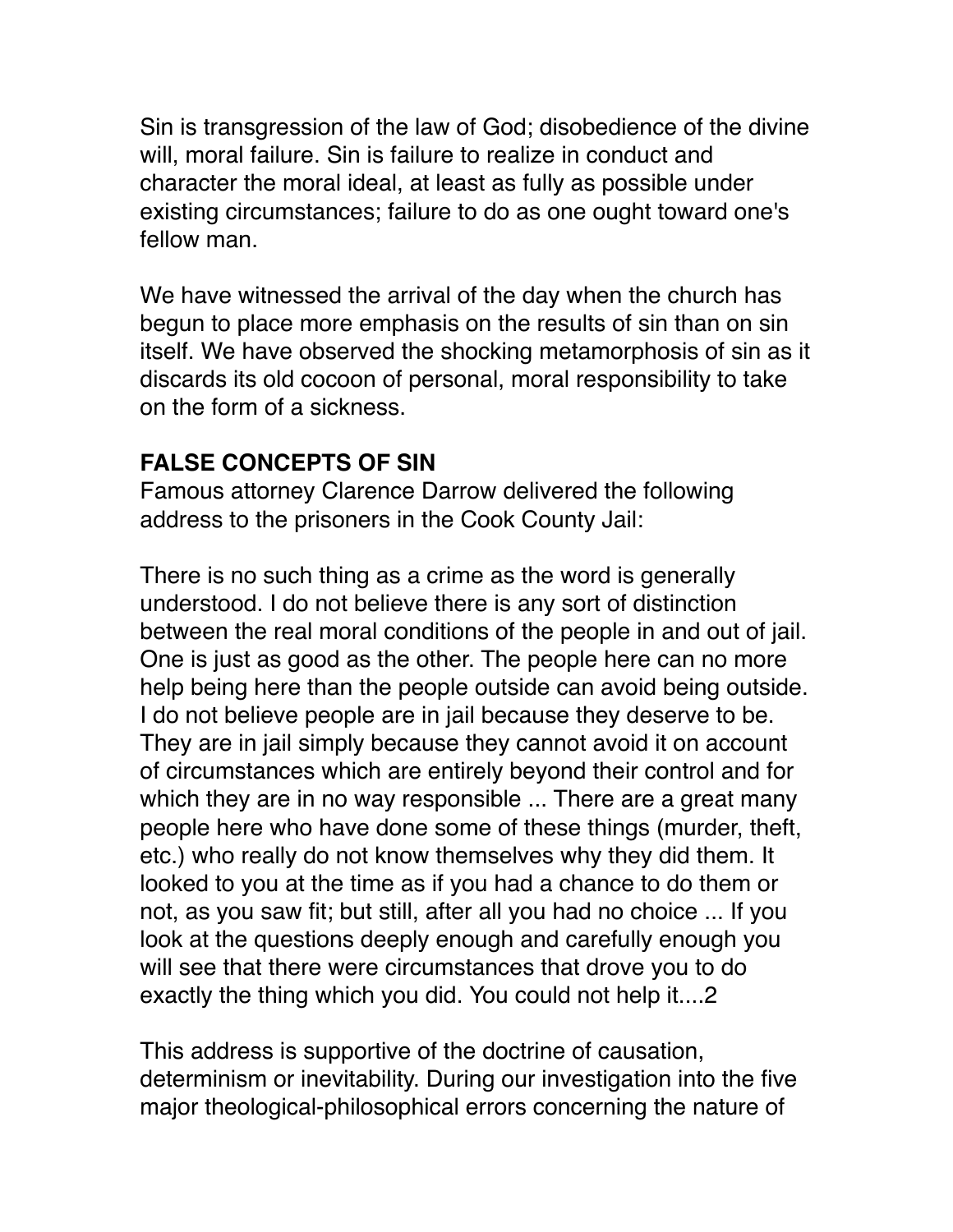sin, notice how this concept of causation and inevitability plays a prominent role.

# **SIN IS A SICKNESS**

False Concept 1

This is precisely what we are currently hearing from all quarters. Psychologists, criminologists, lawyers, and sociologists are singing in unison for the rehabilitation of the unfortunate, sick element in our society. Punishment is out of the question because it is applicable only when an individual is responsible for what he does. We are living in an age when criminals possess more rights than victims; an era when a tolerant lawyer will enlist the expertise of a humanitarian psychologist to prove to an unbiased and just court that to prosecute constitutes cruel and unusual treatment.

Once again, Dr. Menninger asks:

Is no one any longer guilty of anything? Is it only that someone may be stupid or sick ... ? Is no one responsible, no one answerable for these acts? Anxiety and depression we all acknowledge, and even vague guilt feelings; but has no one committed any sin?

In a world of lenience, tolerance and rationalization of sin, will even the church of Jesus Christ fail to call sin what it is? Will we join the ranks of those who would make people pathetic rather than guilty? Where in scripture is sin spoken of as a sickness or disease? Where no choice is involved neither can there be accountability. This is certainly basic, elementary reasoning and only those seeking sanctuary from personal responsibility and accountability could possibly find issue.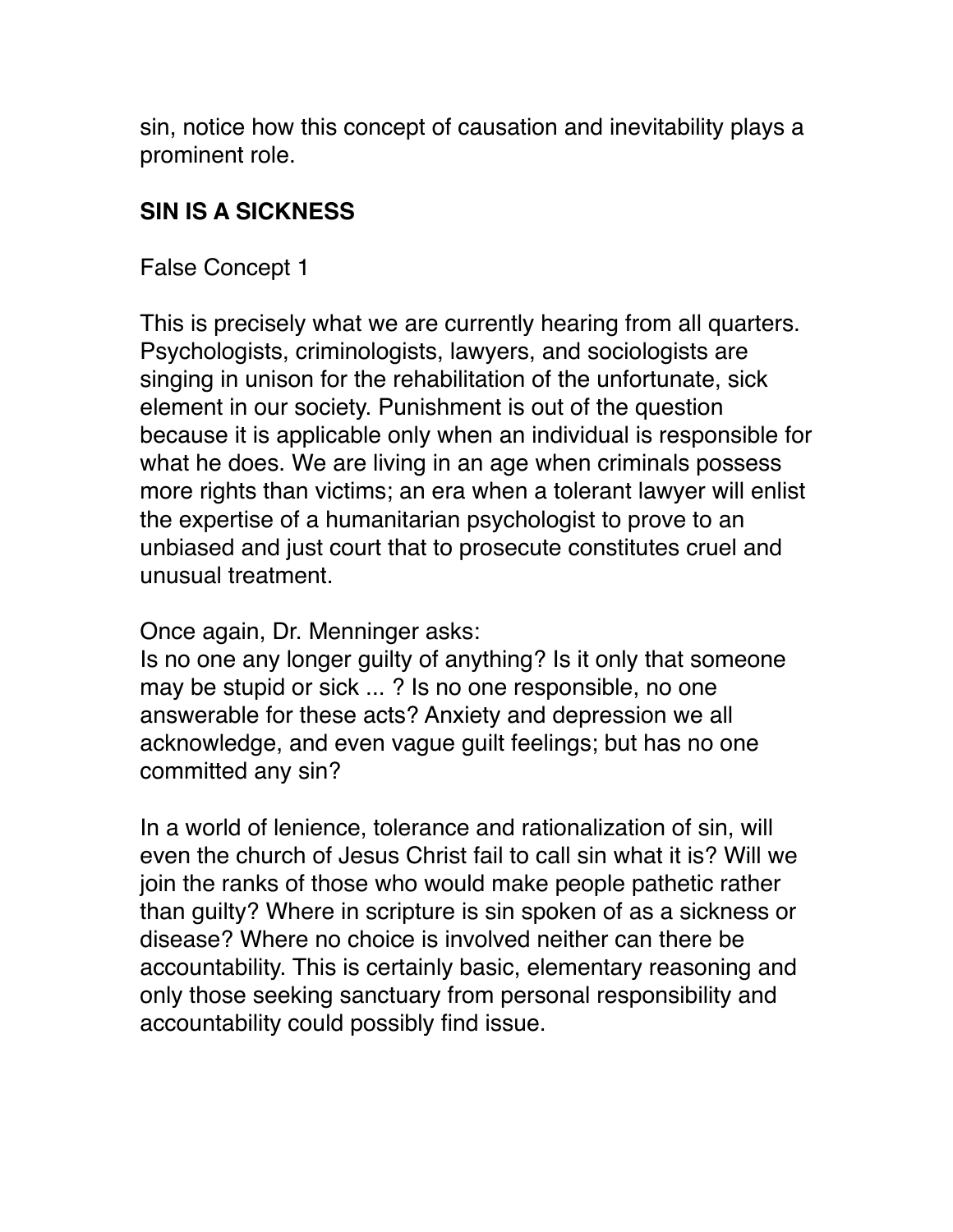# **SIN IS A SUBSTANCE**

False Concept 2

 Augustine, an early church father, formulated the doctrine of original sin and what is commonly known today as the Federal Headship Theory. Briefly, the Federal Headship Theory states that when Adam sinned he did so in proxy for the entire world. All men born thereafter entered the world replete with a sinful nature which was and is the causative source of their sins. Thus Adam's original sin was passed, on from generation to generation -- from parent to child.

Augustine, an early church father, however well-intentioned he may have been, began what would become centuries of confusion and misunderstanding over the concept of sin. He taught that sin was fundamentally a physical rather than a moral problem.

When we analyze the situation in the Garden of Eden we see that when Adam sinned he became depraved in two ways:

- 1) Morally-his soul disobeyed God
- 2) Physically-his body began to fail

Augustine and subsequent theologians failed to distinguish between these two types of failure.

Physical (metaphysical) depravity-This gives man the bias or the bent toward being sinful, but is not in itself sinful. In other words it is an influence to, but not a cause of sin. This depravity comes by inheritance not choice.

Spiritual (moral) depravity-This is what we do with our situation. It involves unintelligent responses to influences and suggestions. This is sin, but it is not inherited-it comes by choice, it is created.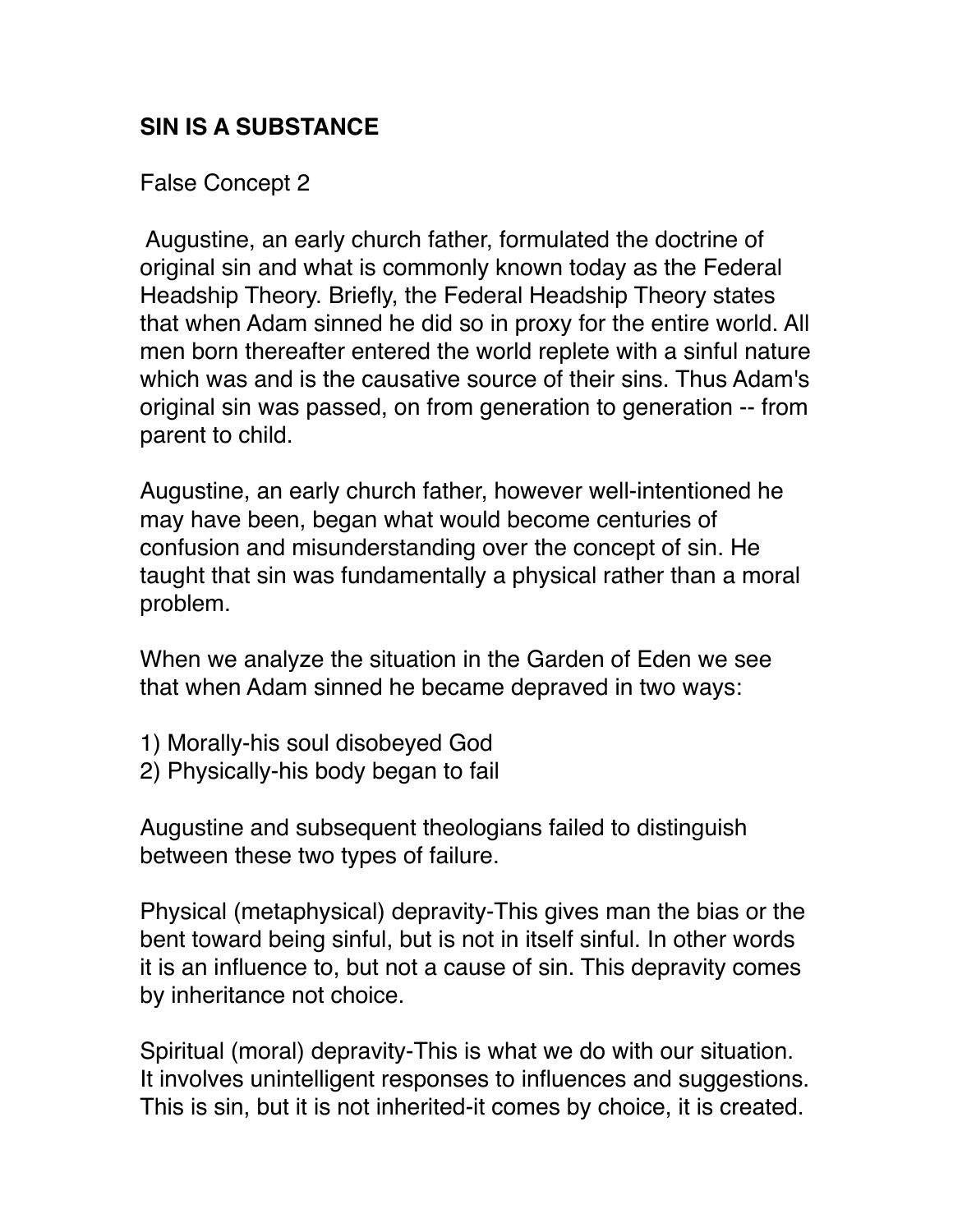Men today for the most part acknowledge that it is sin when they make wrong choices. The snag is that they attribute these wrong choices to a 'sinful nature" which they receive physically at birth. It is a basic fact that everything in the universe is inherently matter or inherently moral. According to the theory that subsequent to Adam's fall, sin has inevitably been transmitted from parent to child, sin is evidently matter or substance-a physical factor.

 How could we have stooped and acquiesced to these theological and philosophical absurdities which have crept into the Church? The Word of God is to be presented in such a way that 'every mouth may be stopped, and all the world may become guilty before God" (Romans 3:19). If I am born with an inability to obey God, then can you conceive of a better excuse for not obeying Him? If I can't obey God, then why should I be disturbed that I'm not obeying Him? Yet the Word of God declares emphatically that all men are without excuse! This indicates that all men are responsible for their own choices, which implies they are free to make their own choices.

If I was born with an inability to do what God says, how can we justify eternal punishment with the love of God?'

This dilemma is readily discerned by some, but the great majority try to ease the pressure and present God's justice by viewing His intention in sending Christ to let all 'off the hook' who would respond to His call. The flaw in this argument is that it destroys the aspect of grace (getting something we don't deserve) in Christ's advent by virtue of the fact that, according to this position, God was under obligation to send Christ to assure all men a 'fair shake.'

The Federal Headship Theory, which we have briefly discussed, is an extremely widespread doctrine which is difficult to explain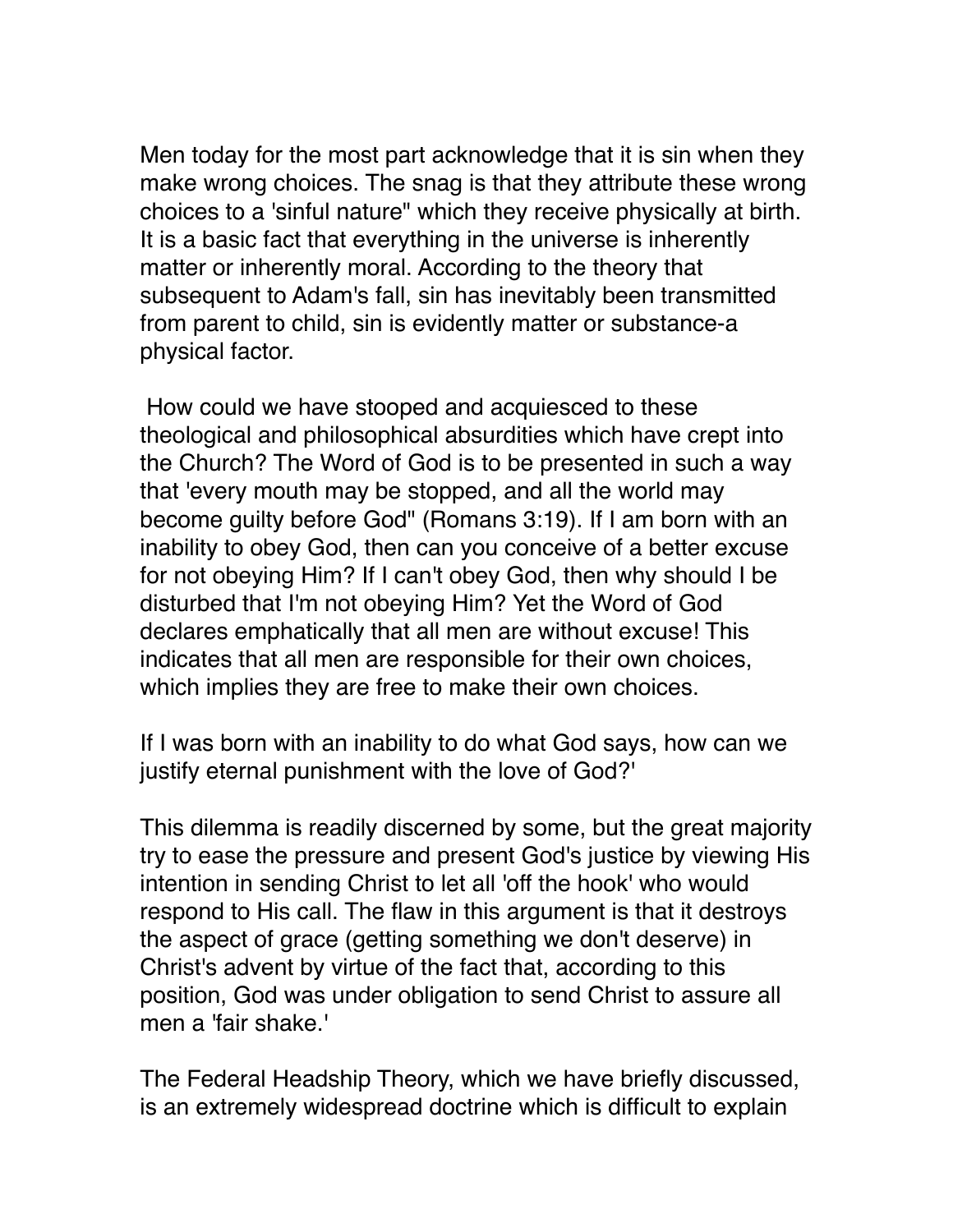logically. The important factor, however, is whether or not the Bible will allow the representational theory of transmission of sin. Let's look.

Then the word of the Lord came to me saying,

"What do you mean by using this proverb concerning the land of Israel saying, 'The fathers eat the sour grapes, but the children's teeth are set on edge'?

"As I live," declares the Lord God, you are surely not going to use this proverb in Israel any more.

"Behold, all souls are Mine; the soul of the father as well as the soul of the son is Mine. The soul who sins will die.

"But if a man is righteous, and practices justice and righteousness ... if he walks in My statutes and My ordinances so as to deal faithfully he is righteous and will surely live,' declares the Lord God.

"Then he may have a violent son who sheds blood ... he will surely be put to death; his blood will be on his own head.

"Now behold, he has a son who has observed all his father's sins which he committed, and observing does not do likewise ... he keeps his hand from the poor, does not take interest or increase, but executes My ordinances, and walks in My statutes; he will not die for his father's iniquity, he will surely live.

"As for his father, because he practiced extortion, robbed his brother, and did what was not good among his people, behold, he will die for his iniquity.

"Yet you say, 'Why should the son not bear the punishment for the father's iniquity?' When the son has practiced justice and righteousness, and has observed all My statutes and done them, he shall surely live.

"The person who sins will die. The son will not bear the punishment for the father's iniquity, nor will the father bear the punishment for the son's iniquity; the righteousness of the righteous will be upon himself, and the wickedness of the wicked will be upon himself.'

**Ezekiel 18:1-5,9-10,13-14,17-20 (NASB)**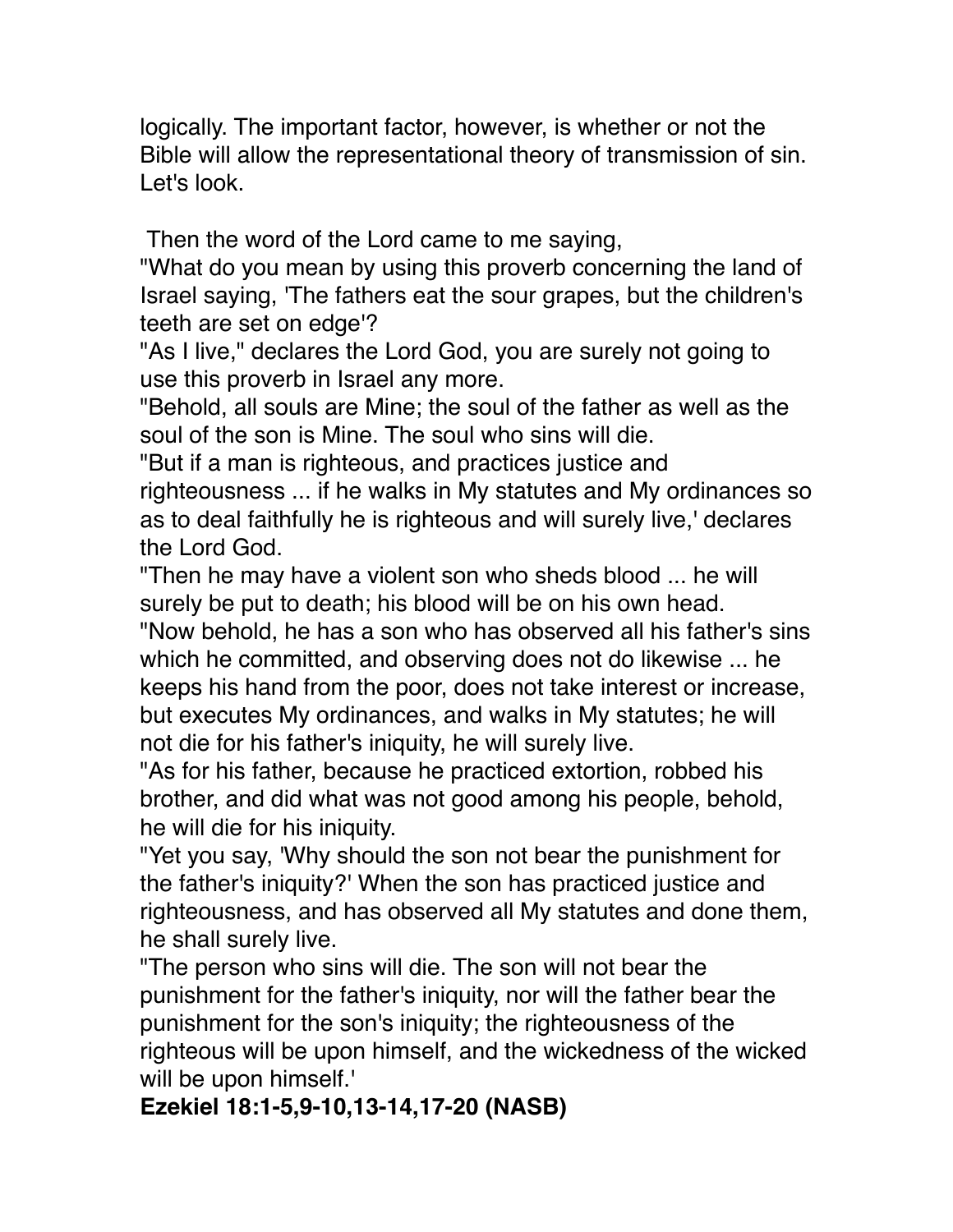The various biblical words used to describe human sin leave absolutely no doubt whatsoever as to sin's true nature. We search in vain for any evidence that would indicate that sin is a substance or anything other than a wrong moral choice. We will further pursue the matter of biblical vocabulary later in this chapter.

# **SIN IS A SLIP**

#### False Concept 3

There are a great many evangelists, Sunday school teachers and pastors who convey an almost accidental picture when they describe the tragedy of Adam and Eve's disobedience in the Garden of Eden. The way the story is often told, we find a couple walking in tender loving fellowship with God, and then, all of a sudden falling into sin. This is certainly a misleading word. I personally cannot recall having ever purposely fallen. The implications of the term "the fall" are certainly less arresting than would be the case with, say, 'the rebellion.'The idea that it is possible to simply slip and fall into sin must be dispensed with all rapidity lest we find ourselves clouded by its influence.

It is important to refresh our memories as to the difference between what transpired in the Garden and a legitimate mistake. We determined earlier that an individual's intentions were examined by the courts in order to ascertain whether or not his actions were willed. If the action was not willed, then the individual is not dangerous to society. Thus the consequences connected with a murder conviction are far more severe than with a manslaughter conviction because, in the former, there is a premeditated, injurious design involved. Adam and Eve's sin can never be referred to as a slip or ignorant mistake. God gave ample instruction concerning what they were to do and not to do in Eden and included sanctions or consequences to support His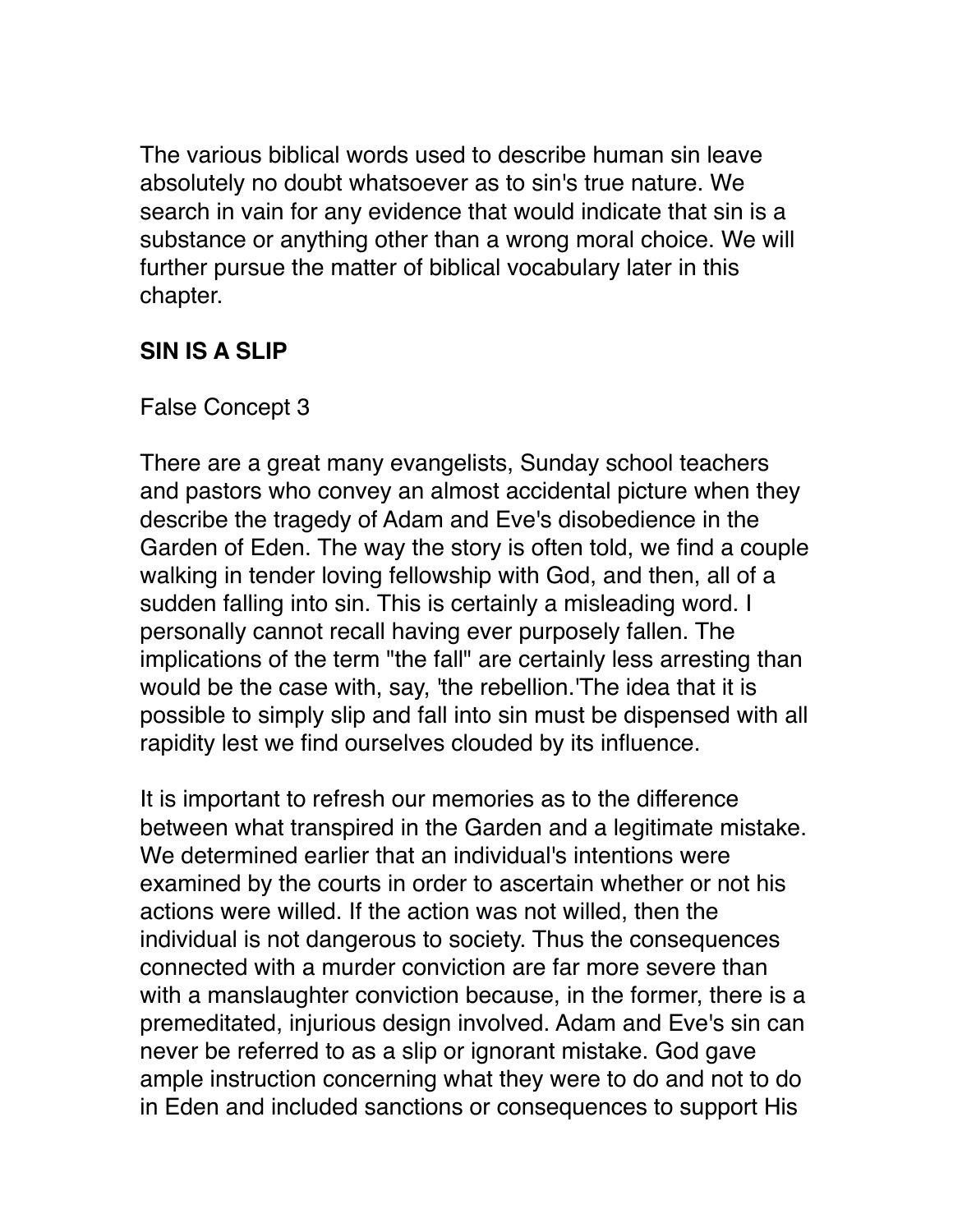words. We read that 'the woman being deceived was in the transgression . . ." (I Tim. 2:14). We are not dealing with a woman who in her naivete had no understanding of what she was doing, but rather we see a transgressor, one who was voluntarily deceived, breaking and violating known laws. Then, too, Adam voluntarily transgressed with his wife. I'm persuaded that it would be far more accurate and descriptive if we would refer to the incident in the Garden of Eden as "The Jump" As Floyd McClung has said, 'Every mistake is not a sin, but every sin is a mistake."

# **SIN IS A SUGGESTION**

False Concept 4

Temptation is a universal problem. It is not confined to continents, races or economic classes. Temptation has many faces. It spans the scale from the subtle to the blatant, and seems to have an uncanny knowledge of our susceptibilities. Biblical accounts of temptation range from the well-known flight of Joseph from the seductive advances of Potiphar's wife to the crashing downfall of David with Bathsheba. Compare these to the person who says, "I never have a problem with temptation-I just always give in"!

There are a great number of people who assume that the battery of temptations entering their minds are solicitations of the devil, and their desire to comply emanates from their "sinful nature." This is a common but serious error. God designed human beings replete with many astonishing endowments. Some of these attributes, our emotions, enable us to sense, feel and respond to the thoughts in our mind. Eve's desire for the fruit which her mind perceived as being "a delight" was not a product of any sinful nature. Nor was her desire for further knowledge wrong in itself. There is no necessity of a sinful nature in order to be subject to temptation.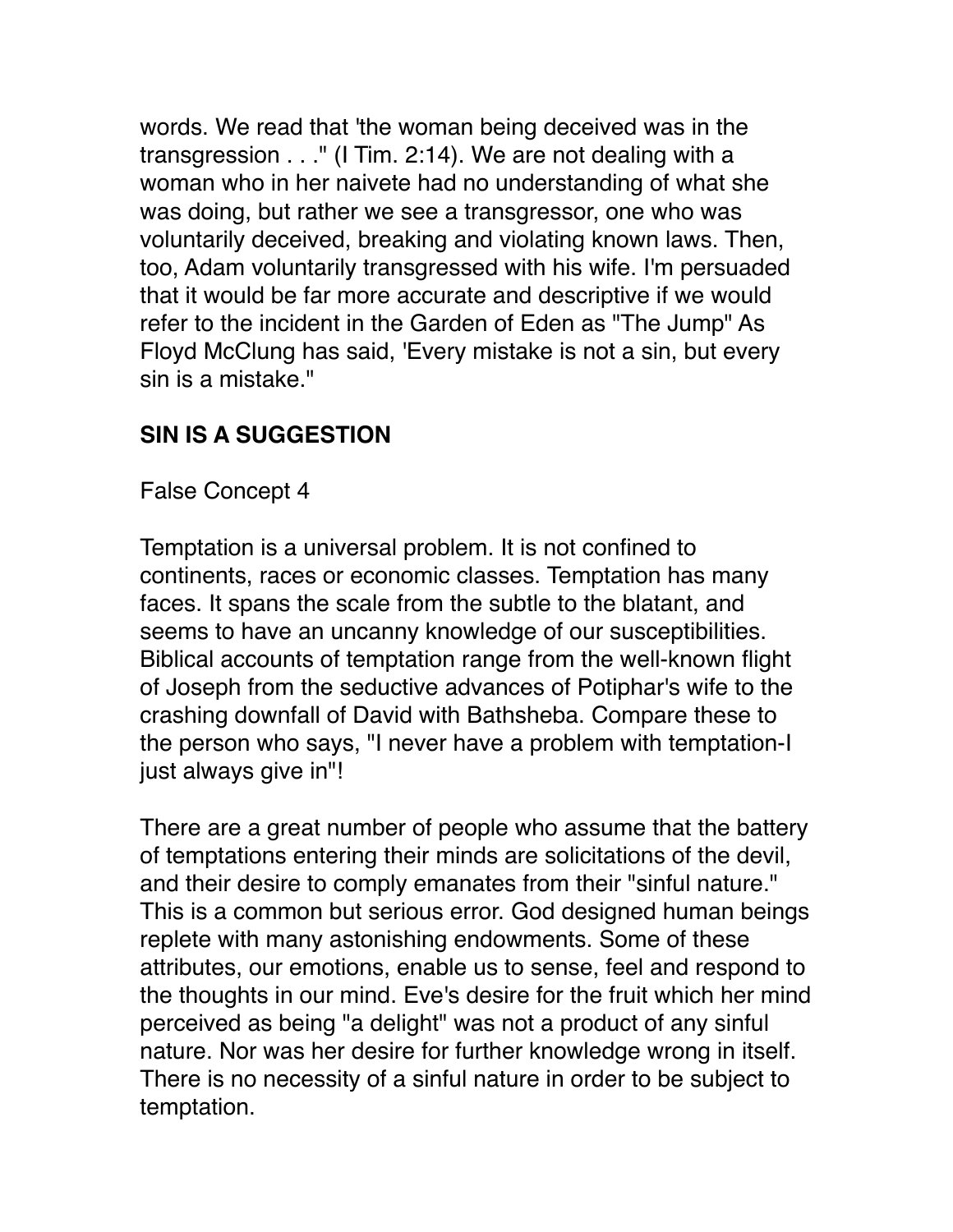Gordon Olson has given what I consider to be one of the finest definitions of sin:

Sin is an unintelligent abuse of God-given endowments of personality."

With this definition in mind, let us remember that it is God who has made us the way we are. It is God who has created appetites and desires within us. It is God who formed our emotions to respond to what our minds contemplate. There is no sin in desiring to fulfill or gratify a God-given appetite. Sin enters the picture when we abuse our endowments by trying to gratify ourselves in an illegal manner or proportion.

Thoughts should not be classified as sin either. It was necessary for Jesus to have comprehended the words of the devil in order for it to have been a legitimate temptation.

Again, things cannot be evil and sinful for they are the product of God.

All things were made by him; and without him was not any thing made that was made.

#### **John 1:3**

If we respond to temptation by treating it as though it were sin or indicative of sin, then we are forced into the uncomfortable position of considering Jesus an ally in sin since He too was subject to temptation. A suggestion or temptation is not in itself sinful. Things in themselves are not sinful, for sin manifests itself in unintelligent abuse of an otherwise good thing.

This is especially critical for those who have been suffering under an unnecessary load of condemnation because they have been tempted. When confronted with a strong desire, it is essential to take hold of the thought and give it a long, analytical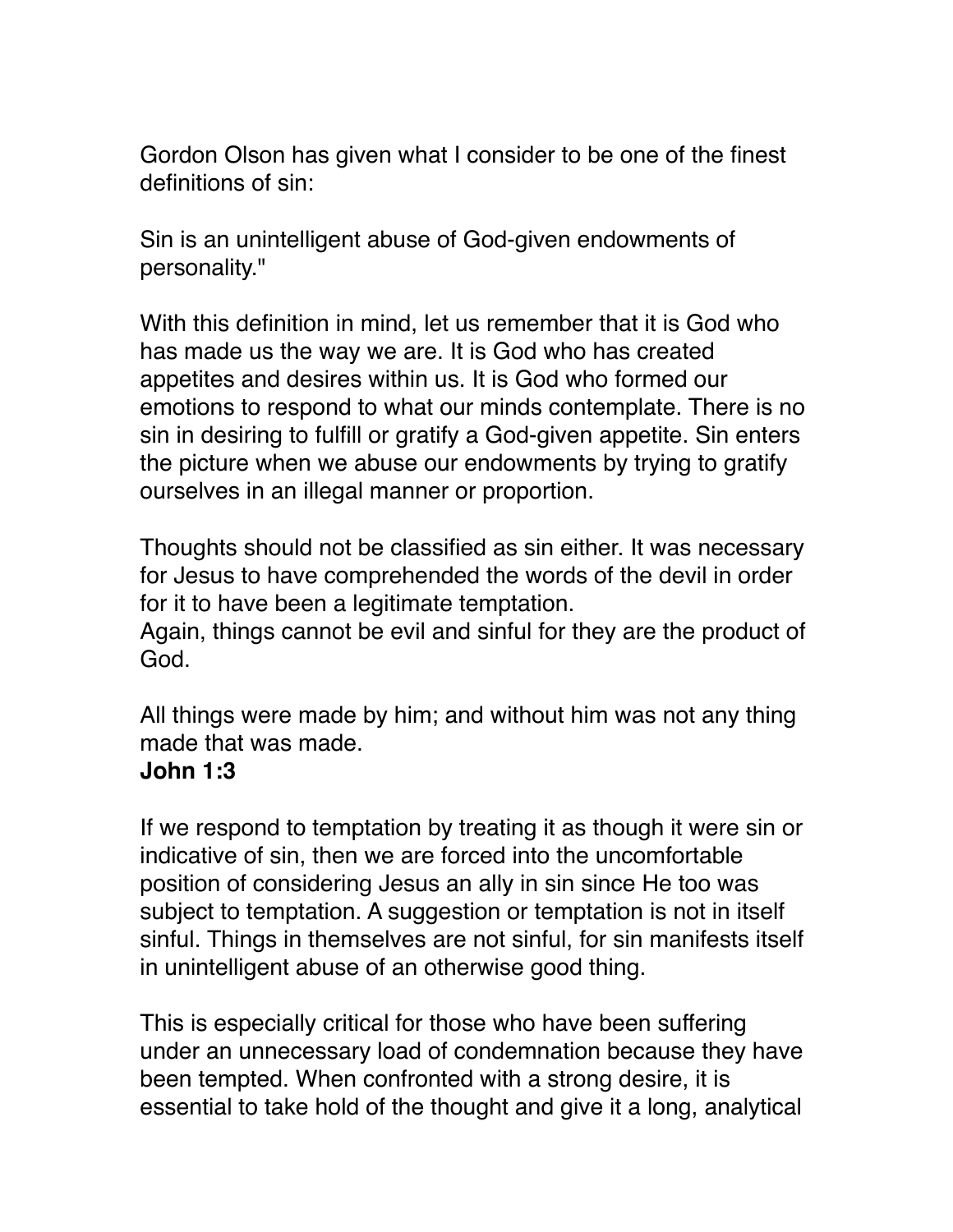look. Then ask yourself if it is possible to wisely gratify that desire. Remember, God does not disapprove of pleasure associated with gratification, but He does mind an unintelligent quest for pleasure in order to gratify yourself at the expense of others. It's probably worth mentioning that all so-called 'secret sin' is ultimately at someone else's expense. When we realize that God wants us to be happy and fulfilled, then we will recognize His restraints as blessings designed to increase our enjoyment of life.

# **SIN IS THE STATUS QUO**

False Concept 5

In a book on major biblical themes, Lewis Sperry Chafer reveals the following thought:

... every child of Adam is born with the Adamic nature, (and) is ever and always prone to sin, and ... it remains a vitally active force in every Christian's life. It is never said to be removed or eradicated in this life....12

How interesting that the nation's number one purveyor of stylized selfishness, Robert Ringer, should say a similar thing....

You will always act selfishly, no matter how vehemently you resist or protest to the contrary, because such action is automatic. You have no choice in the matter.13 I remember getting into my car after work and discovering a note taped to my steering wheel. It was an apology from one of the secretaries who'd had a rough day and had made some rather terse remarks. It read in part: "I'm sorry for having snapped at you-please forgive me for being human. "

Have you ever heard someone say after they did something wrong, 'Well, I'm only human"? We are told today that sin is 'only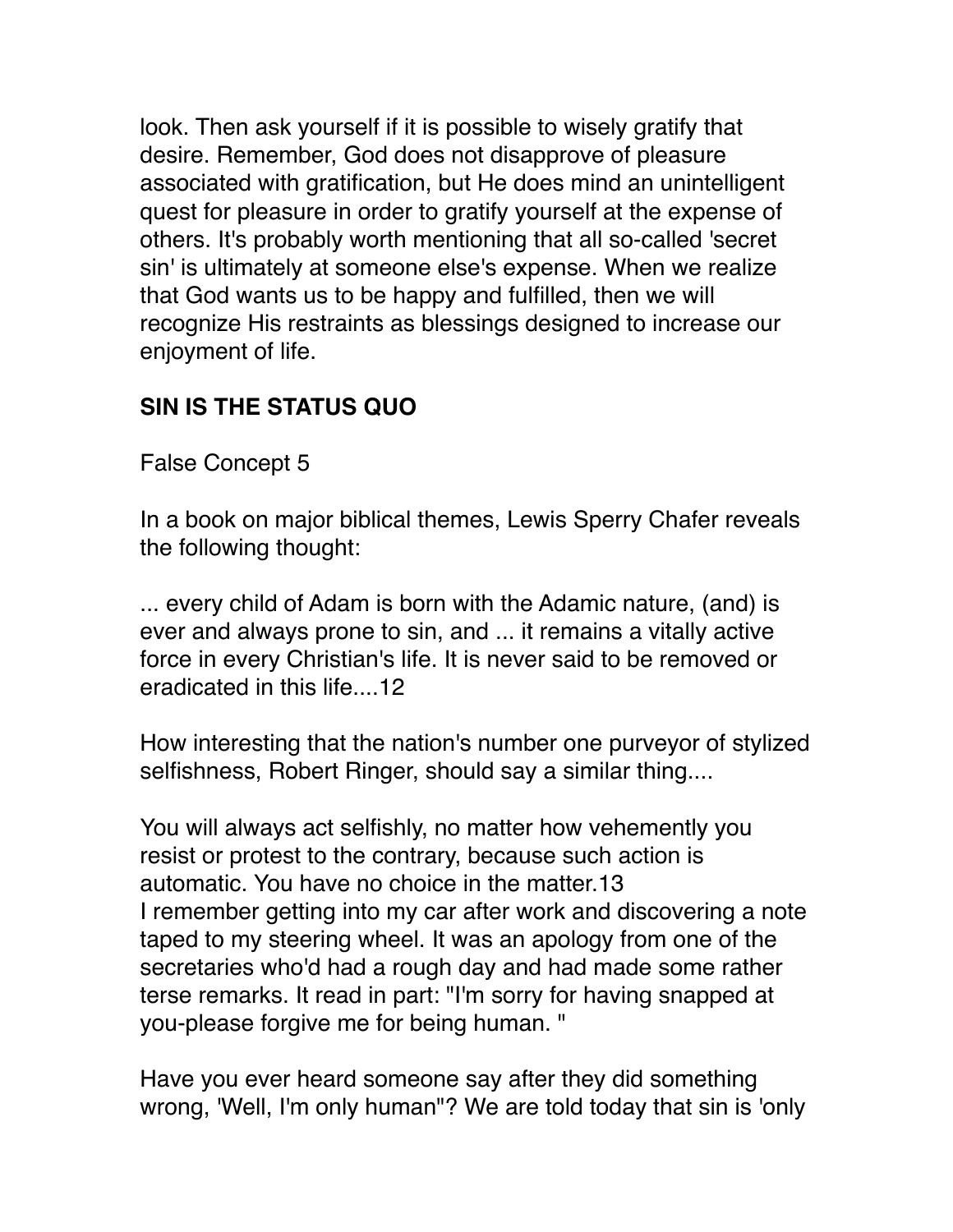human." Sin is kind of a natural thing by implication. "It's just my nature.' I'm sure you have noticed Christians wearing buttons on their lapels or bumper stickers on their automobiles with slogans like "Christians aren't perfect-just forgiven"!

This was the attitude that former President Carter displayed in his Playboy interview. Commenting on adultery, he stated: "I've committed adultery in my heart many times... this is something which God realizes I will do... and He forgives me for it.'

Several years ago I was speaking at a youth missionary retreat in the mountains of southern California. I was talking with a camper who had several questions concerning sin. We were sitting on the bunks reading from I John when another young man entered the cabin to hear these words: "Whosoever abideth in him sinneth not. . . ." (I John 3:6) With red-faced indignation, he proceeded to tell me that it was impossible to live without sin, that even Christians expect to sin every day in word, thought and deed. I paused for a moment and asked this young man if he believed sin was the most powerful force in the universe. He didn't think so. What was the purpose of Christ's mission? Was it not to set the captives free, to seek and to save that which was lost? Isn't the message of the gospel, the good news, that Jesus has come to transform us by the renewing of our minds? He came not just to save us from hell, the penalty of sin, but from that which actually binds us-our sin itself!

Why do we preach a message of defeat? Why do we declare a doctrine of continuing bondage? The Bible states:

Whosoever is born of God doth not commit sin.... **1 John 3:9** 

That ye may approve things that are excellent, that ye may be sincere and without offense till the day of Christ. **Philippians 1:10**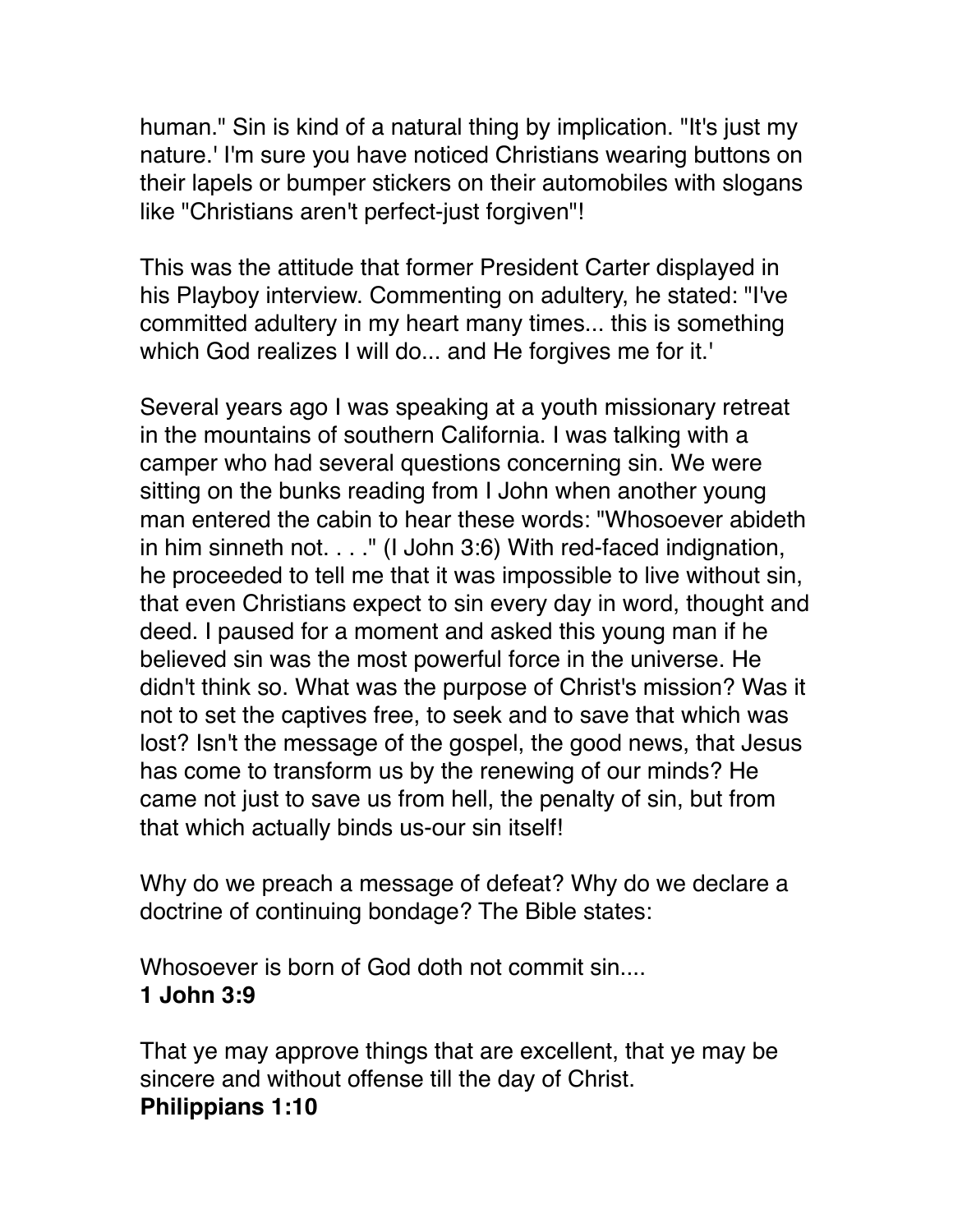And hereby we do know that we know him, if we keep his commandments.

# **I John 2:3**

Whosoever abideth in him (Christ) sinneth not.... **1 John 3:6** 

Where do we get the idea that sin is only natural and human? Whenever a polygraph test registers a lie, it proclaims that sin is not natural! Whenever one feels remorse, sorrow, or guilt it tells us with eloquence that sin is not natural! To those who are of the opinion that the only thing that separates a Christian from the world is forgiveness, I can only surmise they have little time for the Word of God.

The arrogant slogan 'Christians aren't perfect-just forgiven' brazenly flaunted in the face of the world, is more accurately read, 'My conduct is similar to yours-only I'm forgiven and you're not!' What joy do you think God derives out of a 'relationship' of that sort? Has He expressed in your relationship, or through His Word, that sin is the status quo for a Christian? What is the blood of Jesus Christ worth? Where is the power in the blood? Is it possible that we have actually accepted the fact that the love of God displayed on Calvary is an anemic force compared to the mighty power of sin?

# **WHAT IS SIN?**

In order to effectively deal with an enemy, it is of utmost importance to be thoroughly and accurately briefed on the qualities and characteristics of the foe. That sin is the deadliest of all foes need hardly be debated. With the defeat and elimination of sin, the cessation of war, crime and cruelty would necessarily follow.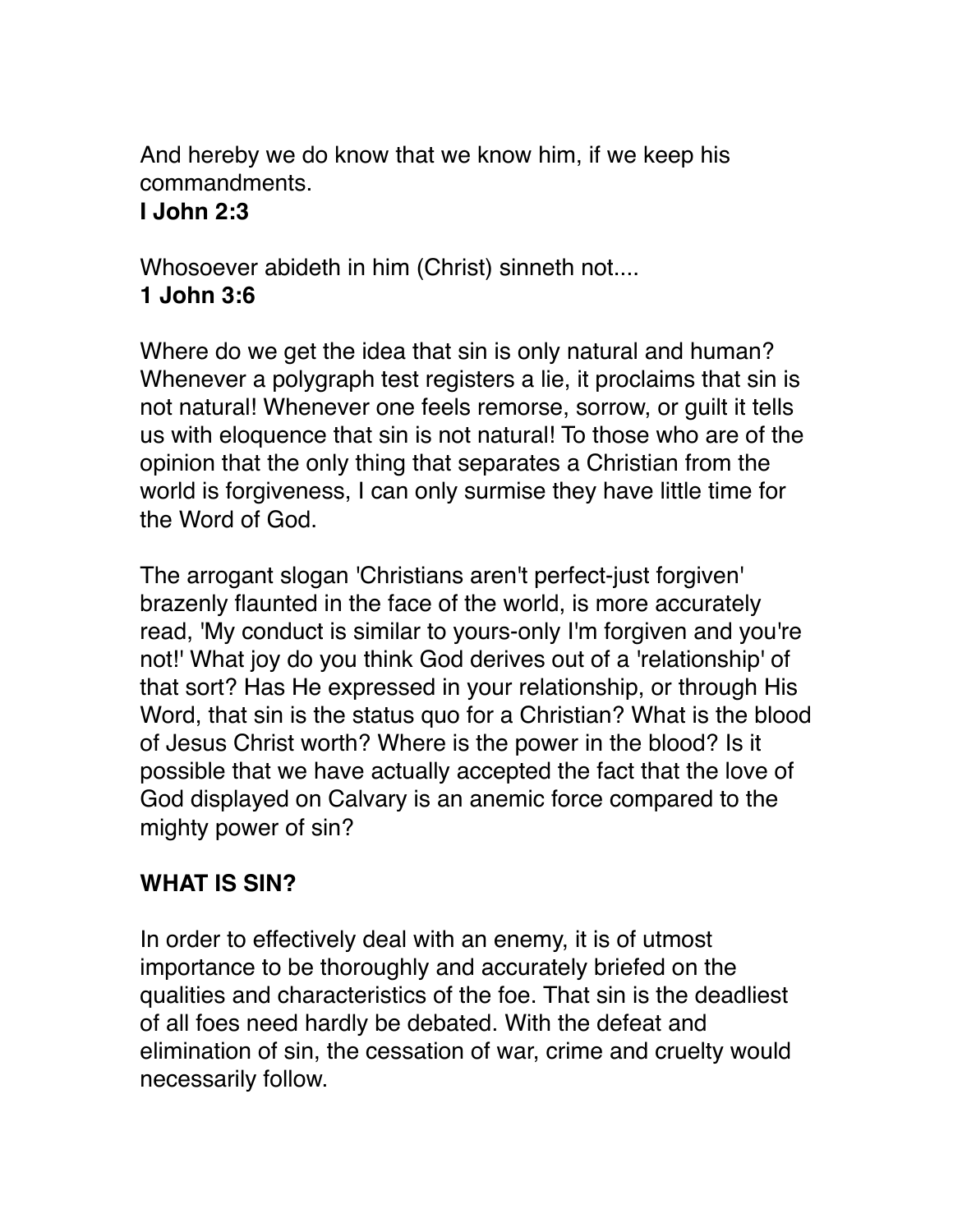Christianity now has to preach the diagnosis, in itself very bad news, before it can win a hearing for the cure, . . . a recovery of the old sense of sin is essential.14

As long as sin remains an elusive, undefined phantom it is no surprise that its victories over humanity continue to escalate.

# **SIN IS CALCULATED**

Sin is a transgression of God's moral law, the intent to live supremely for oneself at whatever the cost. It is a premeditated, calculated choice to live in a manner contrary to your original design. There is absolutely no ignorance involved in sin.

Jesus said unto them, If ye were blind, ye should have no sin: but now ye say, We see; therefore your sin remaineth. **John 9:41**

Therefore to him that knoweth to do good, and doeth it not, to him it is sin.

#### **James 4:17**

If I had not come and spoken unto them, they had not had sin; but now they have no cloak for their sin .... If I had not done among them the works which none other man did, they had not had sin: but now have they both seen and hated both me and my Father.

#### **John 15:22,24**

It is most enlightening to look at the various scriptural words used to describe sin. When the root words are analyzed in the original biblical languages (Greek-N.T.; Hebrew-O.T.), the overwhelming evidence is that man is a rebel choosing to violate known requisites. Here is a sampling: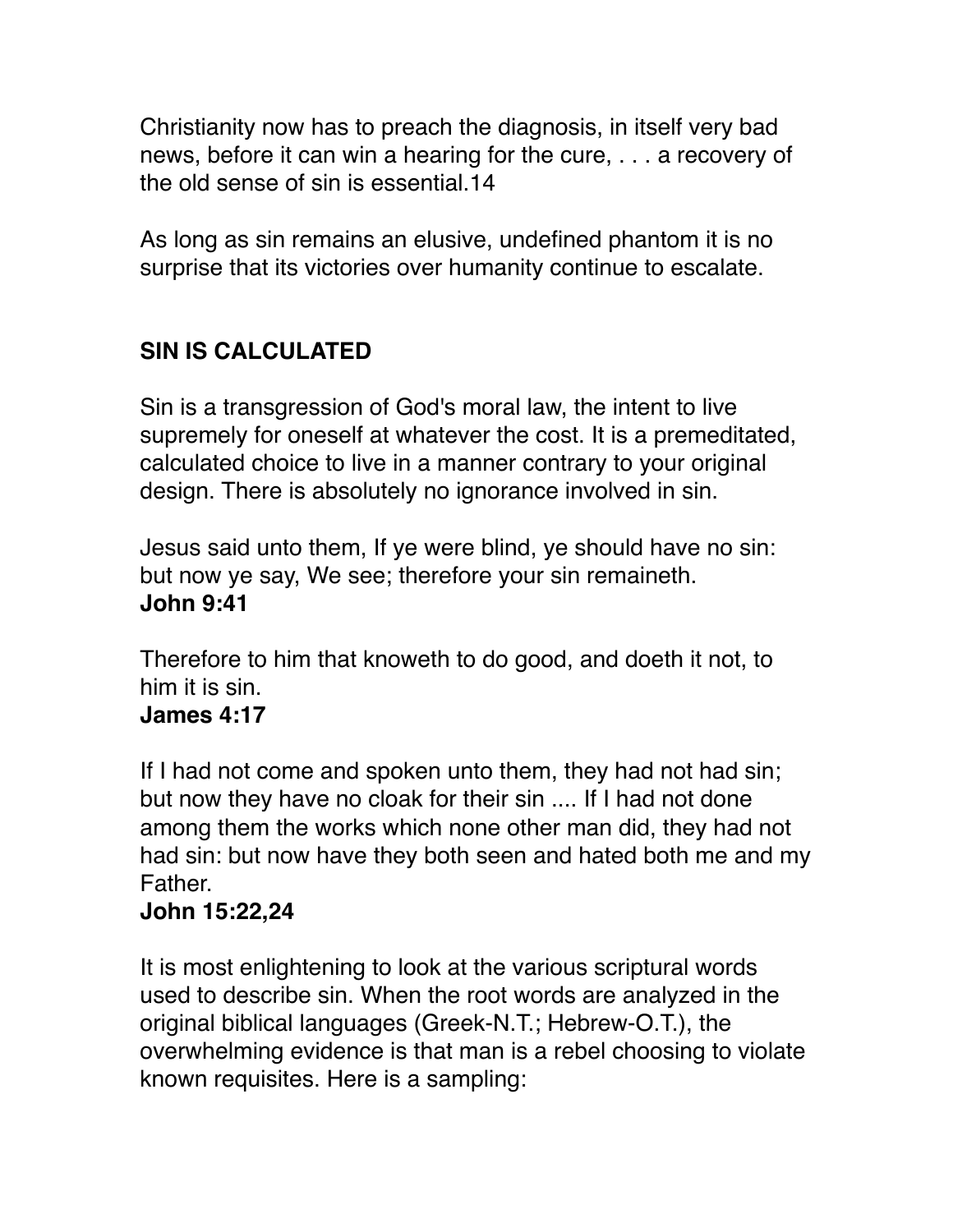\* To act perversely, to twist and distort \* To be stubbornly disobedient \* To refuse to serve God \* To act treacherously or deceitfully \* To be rebellious \* To be lawless, to refuse to conform \* To be obstinate or uncompliant \* To deviate from the right \* To be ungodly, to act impiously \* To be unjust, to refuse to do right.

Does the Word of God describe sin as a weakness or as rebellion? There are many Christians who derive a certain amount of satisfaction from their sin. Their conscience, of course, refuses to grant peace when they are living in this abnormal condition. The solution to this situation has been a gross rationalization of their conduct and adherence to the soothing concept that they are unable to obey God! This is but a calculated act of treachery and deceit in the continuing insurrection against God's standard and authority.

# **SIN IS CRUEL**

The ruthless, defiant, aggressive characteristics of sin that are the headlines of our race will undoubtedly become our epitaph unless the world we live in can be revived. To the ears of the celestial Listener, earth cries ... and before the eyes of her Maker ... earth bleeds.

The cruel nature of sin is nowhere depicted more graphically than in the treacherous dealings of King David toward Uriah, the husband of Bathsheba. It wasn't enough for the king to have taken Uriah's wife to satisfy his lust. David, caught in his own web as a result of Bathsheba's pregnancy, sent for Uriah, who had been away fighting for Israel. The idea was to use Uriah's expression of love for his wife to cover up the king's sin. Uriah's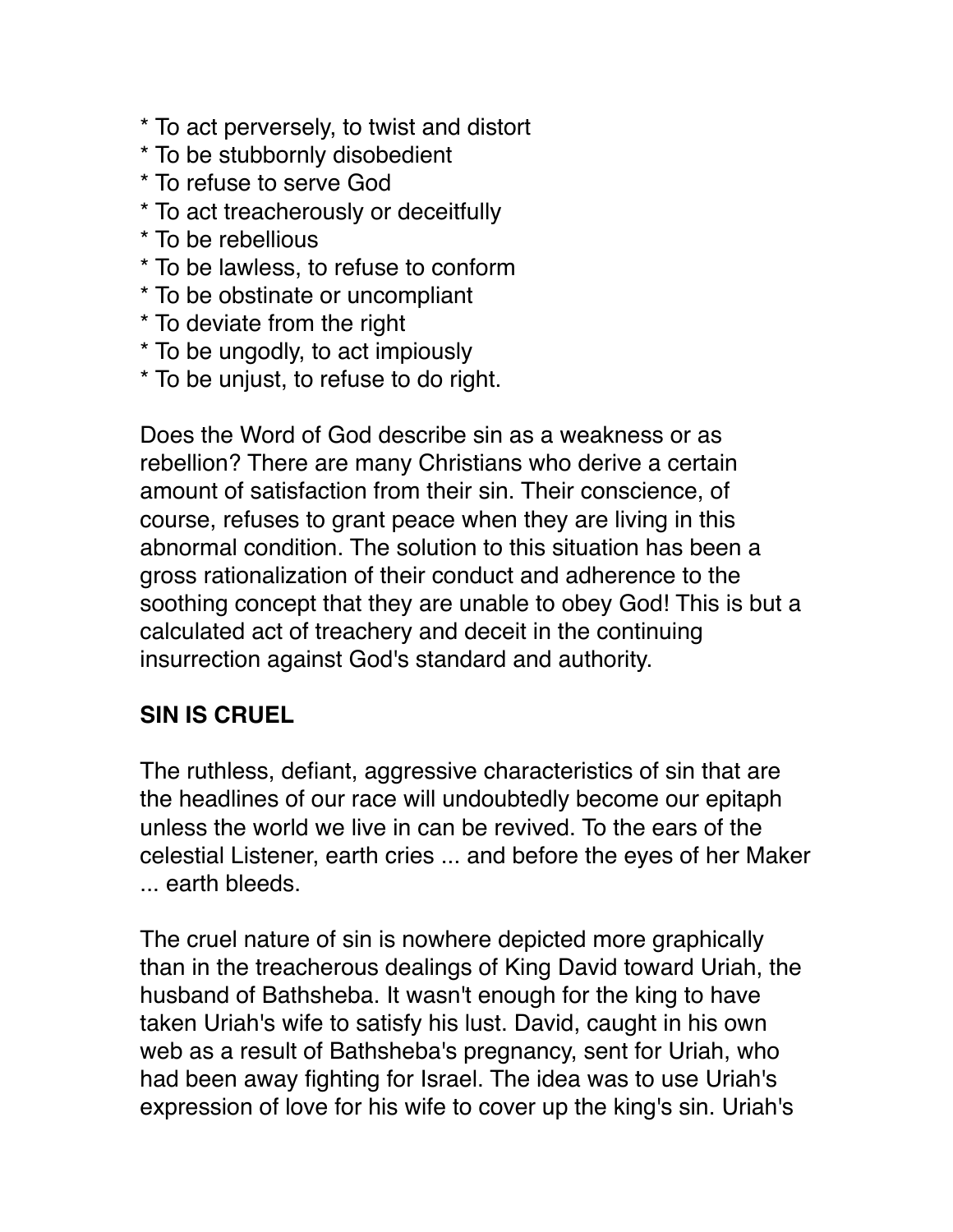integrity, however, was not a factor that David had reckoned with. The loyal soldier slept with the servants at the door of the palace rather than enjoy what his comrades on the battlefront could not.

When David's desperate attempts to urge Uriah to move home with his wife failed (in spite of David's success in making him drunk), the king, driven to cover his sin, finally settled on a surefire plan. The following morning David sent Uriah off carrying his own death warrant. The king's instructions were immediately understood by his military captain, Joab, and the cruel scheme unfolded. Uriah was placed on the front lines of the battle.

The loyal Uriah probably never noticed his own army quietly retreating behind him as he fought with renewed vitality and determination after his privileged audience with the king. Left exposed and alone, Uriah became the target of the enemy. The king, receiving the news of Uriah's death and heaving a sigh of relief, 'graciously" allowed Bathsheba time to mourn her dead husband before making her his own property.

After hearing a story like this one, it doesn't require much effort to become incensed and indignant over man's inhumanity to man. If Uriah had deserved such treatment, the Bible account would not have stirred such pathos. We tend to see sin as a cruel and reprehensible phenomenon in proportion to the goodness and innocence of the victim. In light of this, don't you find it mystifying that people, at least Christian people, are not revolted over what sin has done to God?

He came unto His own and His own received Him not. **John 1:11** 

... They have forsaken me the fountain of living waters.... **Jeremiah 2:13**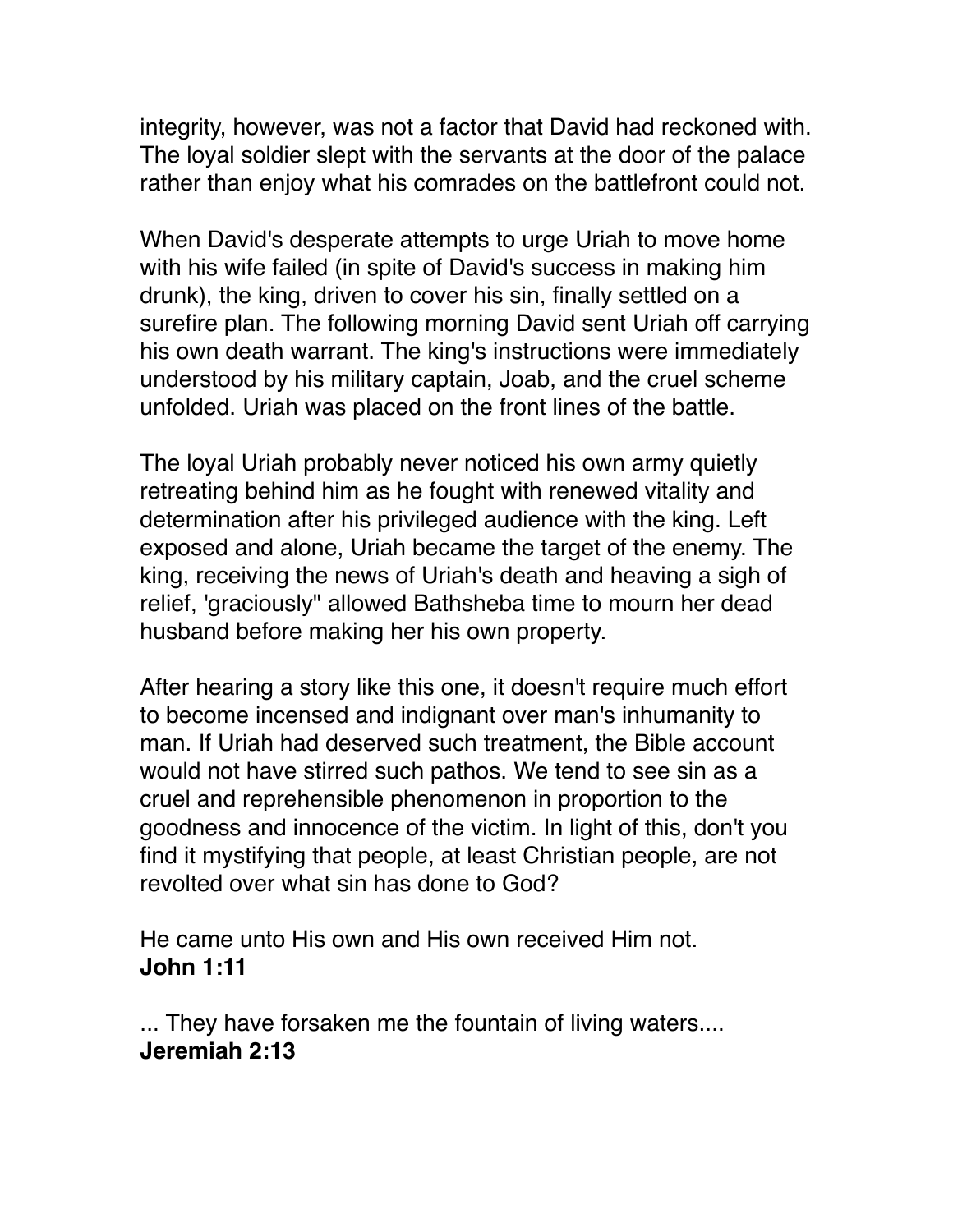I have called, and ye refused; I have stretched out my hand, and no man regarded.

### **Proverbs 1:24**

0 my people, what have I done unto thee? and wherein have I wearied thee? testify against me.

#### **Micah 6:3**

And when he was come near, he beheld the city and wept over it.

# **Luke 19:41**

Often I have pictured God, the Mighty Ruler of the universe, sitting on His throne with His face buried in His hands, weeping. Sitting on that throne is all the incomprehensible power of the universe under absolute control. Yet the adulterous behavior of His beloved touches the heart and feelings of this mighty yet gentle Being and the response causes the hosts of heaven to marvel.

Where is there a more poignant sound than that of Jehovah sobbing? Who will stand by God in His hour of grief?

# **SIN IS CONTINUOUS**

Unfortunately the parade of depravity continues to march down the corridors of human history without fatigue. It is but a brief respite when God leaves His weeping over Adam's race to rejoice over an obedient saint. He made them right but they've all gone wrong. The planet is in the hands of a race of rebels who have defiantly snatched their lives away from God. They demand liberation from God's "celestial colonialism."

In the case of the individual who has chosen to live a life of selfishness, no decision or activity subordinate to this wrong motive of heart may be considered other than 'filthy rags." No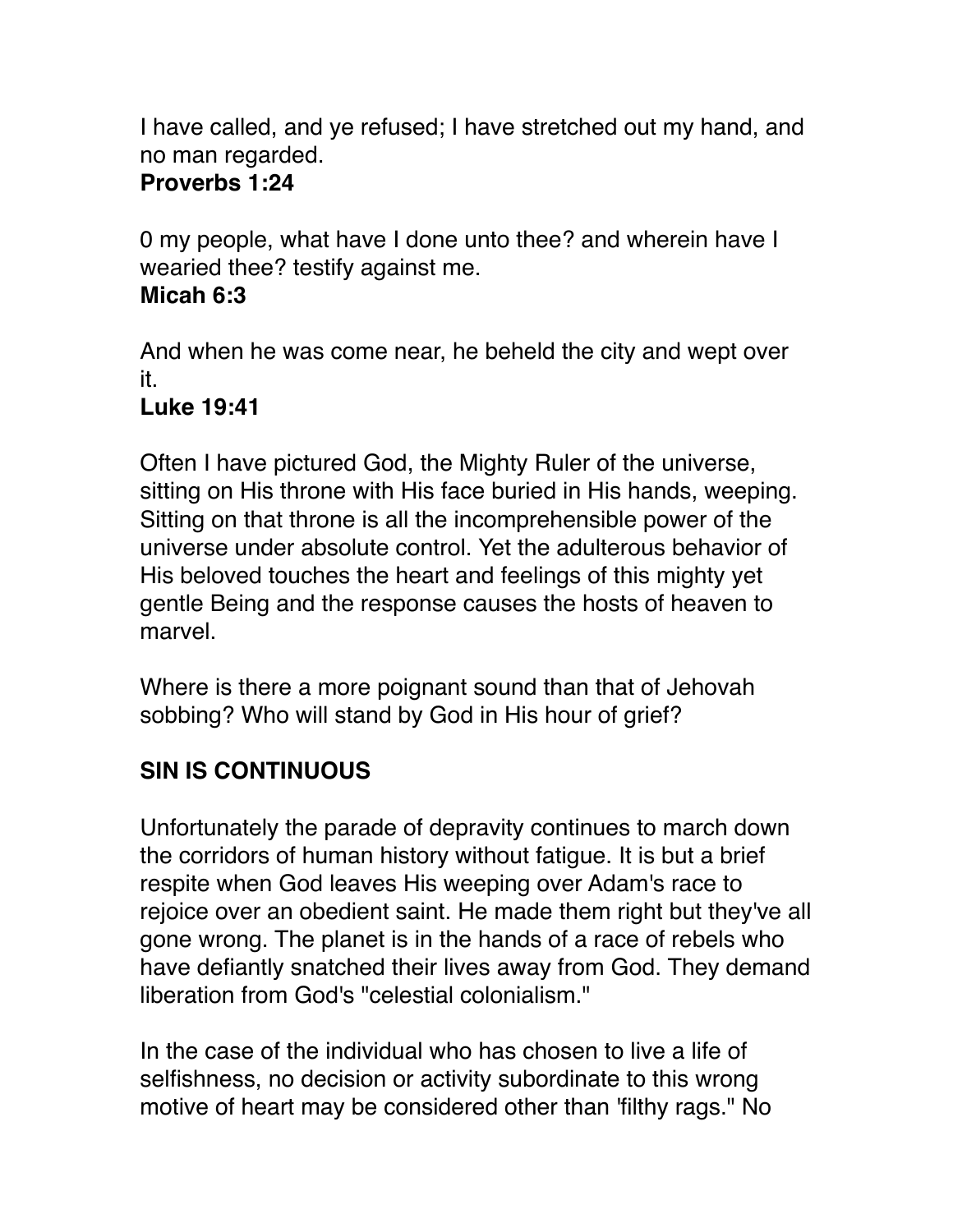matter how "good" our deeds may seem on a human level, as long as our supreme purpose in life remains unchanged "all our righteousnesses are as filthy rags" (Isaiah 64:6).

Sin is a choice to seek and maintain our happiness supremely in an unintelligent supposition that this is of paramount importance. This state of sin and rebellion persists until exposed in an encounter with the cross of Jesus Christ.

# **SIN IS CORROSIVE**

Sin is a moral cancer and it tends to spread once it starts. It must be recognized as an extremely dangerous, highly active corrosive that eats away at the human personality. The longer sin continues, the less actual control we have over our lives.

The year 1973 was an especially exciting one for me, as I spent the early months with Youth With A Mission in Switzerland. I have fond memories of the impromptu sledding "expeditions" after evening lectures. After bundling up, several fellows would trudge about half a mile to a local slope puffing their sleds behind them. Even though the slope provided an adequate angle for the average sledder to get a full quota of excitement, the winter sky continually covered the hills with extra coats of snow. As a result, the first few trips down the slope were somewhat less than exhilarating. Each successive run, however, compressed the newly fallen snow eventually carving out a "slide" that gradually gained our respect. In time, the slope became so slick and treacherous that nobody could manage to remain connected to his sled. It was then that our tired but happy group knew it was time to turn in. This is precisely the manner in which sin, persisted in, manifests itself. In the end it becomes extremely difficult to slow down the train of accumulated indulgences.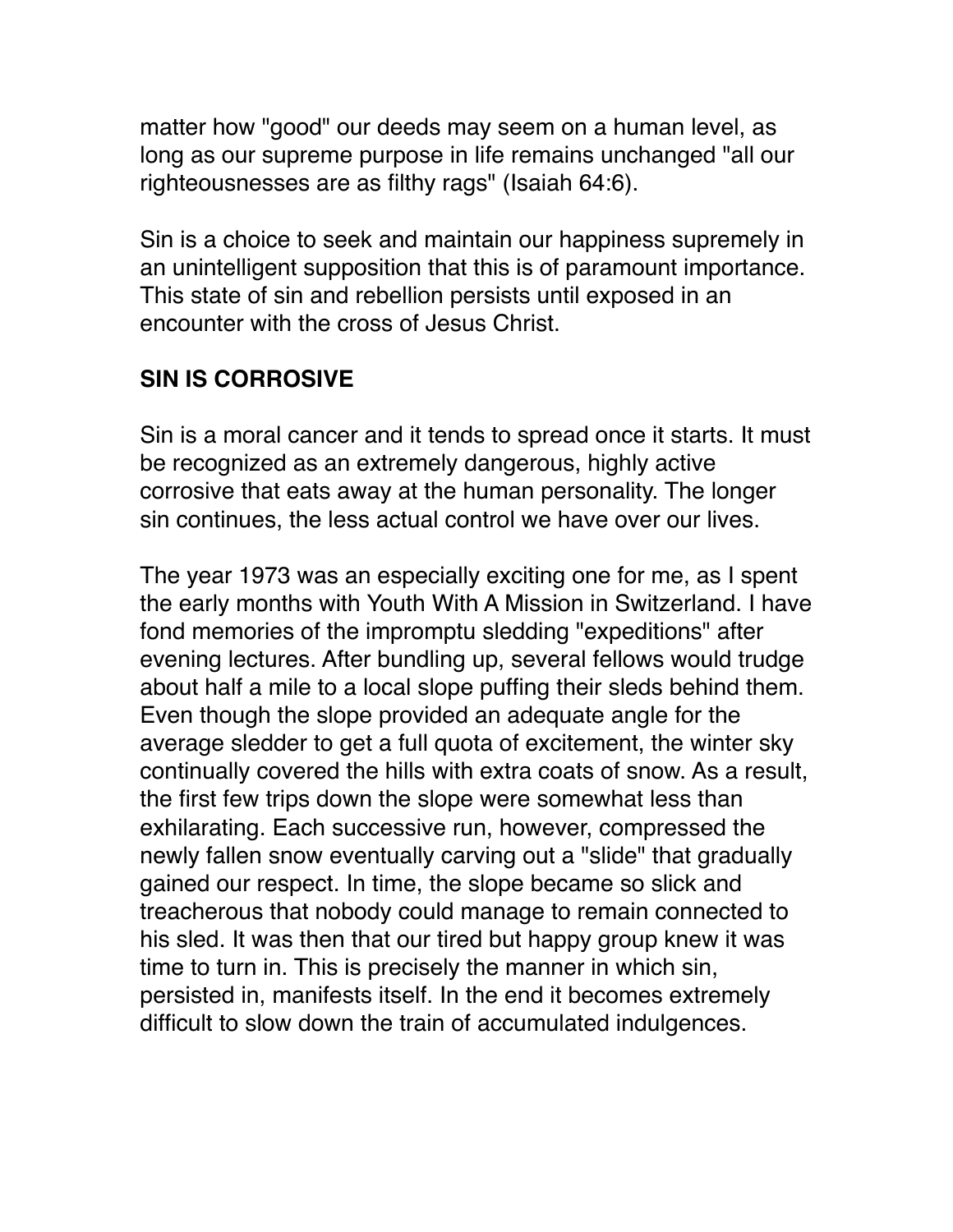# **SIN IS CAPTIVITY**

As sin carves its moral slide, each time down becomes easier and easier. We find ourselves inundated by habits.

And you were dead in your trespasses and sins, in which you formerly walked according to the course of this world, according to the prince of the power of the air, of the spirit that is now working in the sons of disobedience. Among them we too all formerly lived in the lusts of our flesh, indulging the desires of the flesh and of the mind, and were by nature children of wrath, even as the rest.

# **Ephesians 2:1-3 (NASB)**

Thayer's Greek Lexicon tells us that 'nature" in verse 3 is the result of habit. God has admonished us to allow our minds to dwell upon only that which is wholesome (Philippians 4:8), because as a man "thinketh ... so is he' (Proverbs 23:7). In other words:

- \* Our thoughts and choices become actions
- \* Our actions become habits
- \* Our habits become our nature and character
- \* Our character becomes our destiny

The great danger of sin is that we become slaves to appetites and desires without even noticing what is happening.

Know ye not, that to whom ye yield yourselves servants to obey, his servants ye are to whom ye obey; whether of sin unto death, or of obedience unto righteousness?

#### **Romans 6:16**

A sinful nature develops in our lives through habitual selfindulgence and subsequently affects everything we do. Paul mentions this situation and the impossibility of fighting it in our own strength in the seventh chapter of Romans. Thus we concur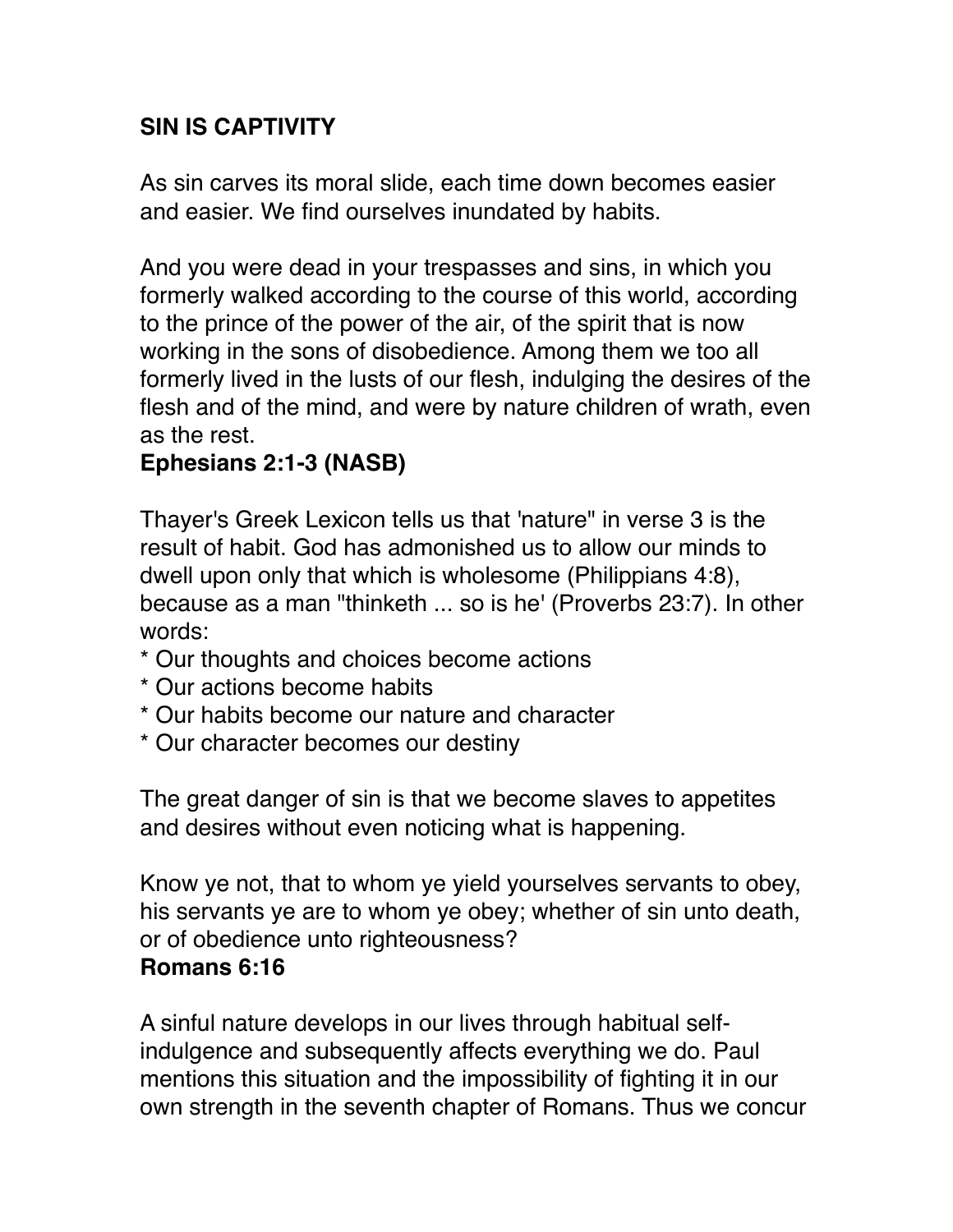that though a sinful nature is present, it originates by choice. For example, the junkie bound by heroin addiction cannot help but crave drugs now, but the origin of the addiction began with his choices.

We have discovered that there are certain emotional gratifications in life that are pleasurable. However, since emotions cannot be experienced directly but rather respond to what the mind thinks upon, the mind therefore is harnessed to produce thoughts that will result in emotional gratification.

Emotions can be a hard taskmaster, resulting in an abnormal imbalance, and a chaos of personality. This is slavery. This is captivity. The freedom that the world proclaims only leads to bondage. There is no reason to secretly envy the men and women of the world.

But the wicked are like the troubled sea, when it cannot rest, whose waters cast up mire and dirt. There is no peace, saith my God, to the wicked.

**Isaiah 57:20-21**

... the way of transgressors is hard. **Proverbs 13:15** 

# **GUILT AND RESPONSIBILITY FOR SIN**

In this day no one is left without a cause to champion. Everyone has a matter in need of attention and justice. The world offers plenty of exploitation, deprivation, unhappiness and brutality to go around. But who is responsible for the groanings of the planet? Is it politicians, corporate executives, scientists? Is it a nation, a race, a society?

It is the Church, those who profess the name of Christ, who must hold forth light or the world will surely perish on the rocks of sin.